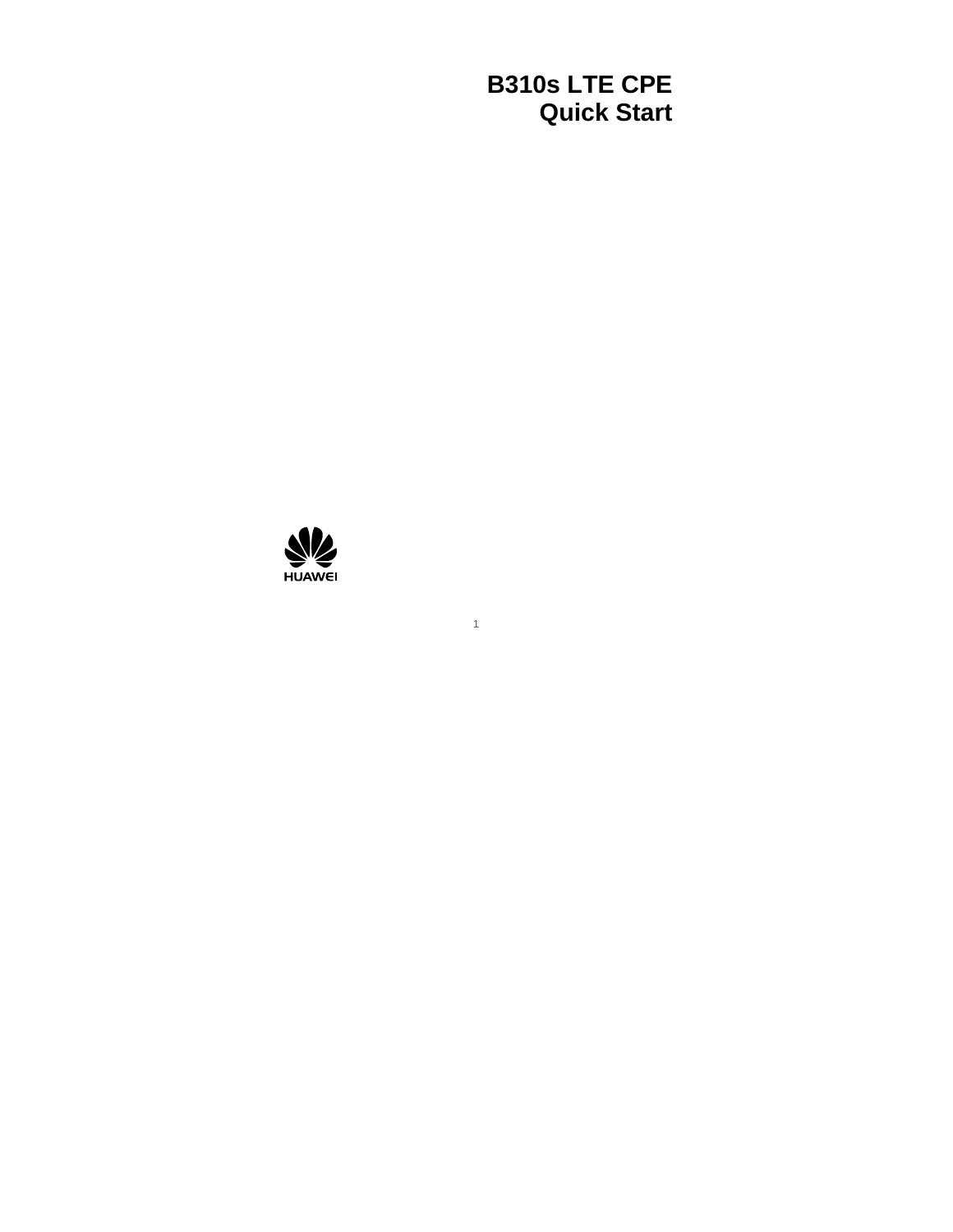Getting to know your Router B310s

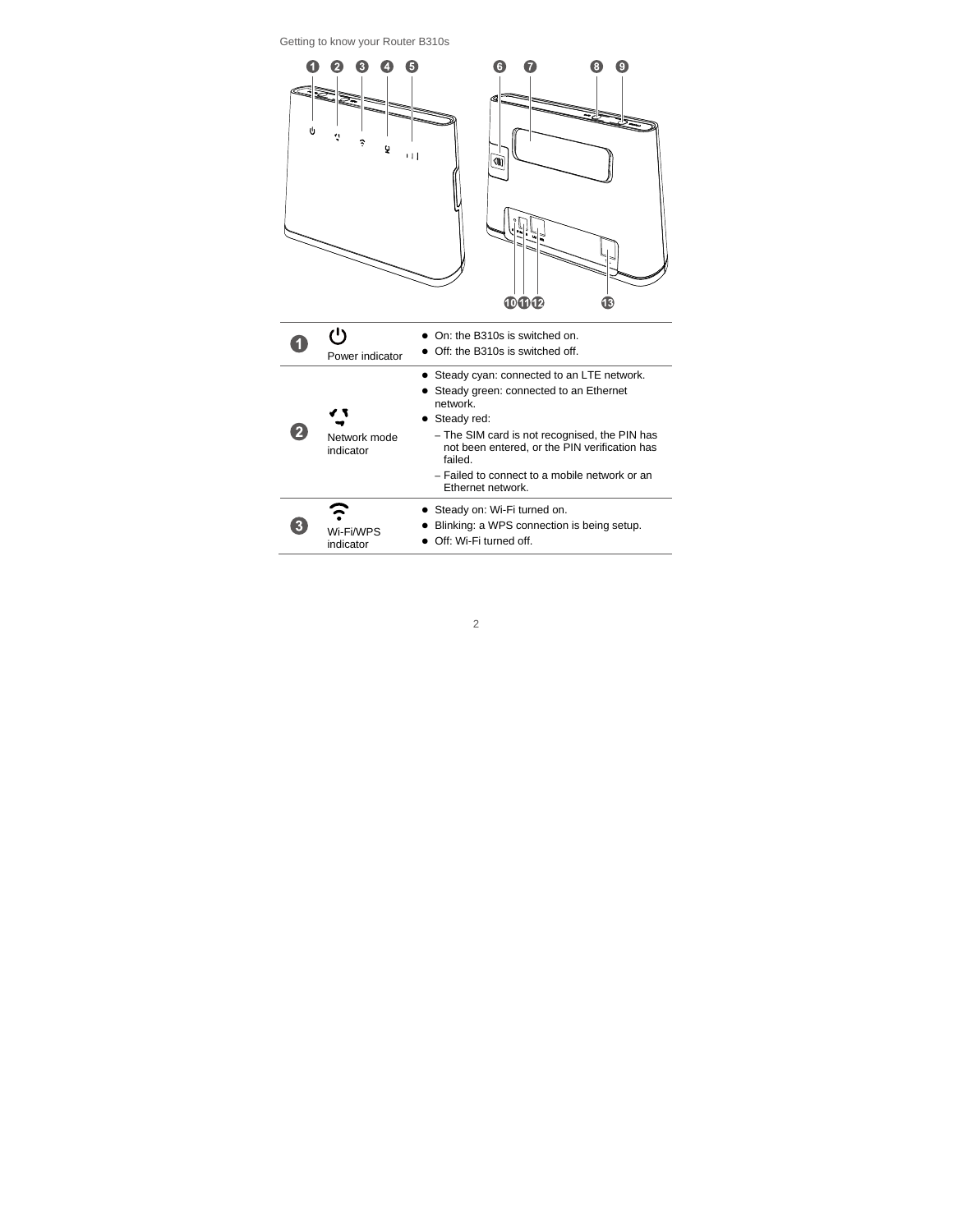| 4                 | <b>I AN/WAN</b><br>indicator | • Steady on: LAN/WAN port connected to a LAN<br>device or an Ethernet port.<br>• Blinking: data is being transmitted through the<br>LAN/WAN port.<br>• Off: LAN/WAN port not connected to a LAN<br>device or an Ethernet port.                                                                                                                                                |  |
|-------------------|------------------------------|-------------------------------------------------------------------------------------------------------------------------------------------------------------------------------------------------------------------------------------------------------------------------------------------------------------------------------------------------------------------------------|--|
| 6                 | Signal strength<br>indicator | • On: signal reception available (3 Bars<br>recommended for better reception).<br>• Off: no reception.                                                                                                                                                                                                                                                                        |  |
| $\left[ 6\right]$ | SIM card slot                | Install a standard SIM card to access internet via<br>an LTE data connection.                                                                                                                                                                                                                                                                                                 |  |
| $\overline{7}$    | External<br>antenna port     | Connect to an external antenna after the removal<br>of cover.                                                                                                                                                                                                                                                                                                                 |  |
| $\mathbf{8}$      | <b>WPS button</b>            | Press and hold for 2 or more seconds until<br>is blinking to activate WPS connection when Wi-Fi<br>is turned on.                                                                                                                                                                                                                                                              |  |
| $\overline{9}$    | Power button                 | Press and hold for about 3 seconds to power the<br>B310s on or off                                                                                                                                                                                                                                                                                                            |  |
| 10                | Reset button                 | Restoring the default settings of the B310s will<br>erase all previous settings.<br>When the B310s is powered on, use a sharply<br>pointed object to press and hold for about 3<br>seconds until<br>$\rightarrow$ indicator is blinking to restore<br>the B310s to its factory settings. After the factory<br>defaults are restored, the B310s will restart<br>automatically. |  |
| $\bf \Phi$        | Power port                   | Connect to a compatible power adapter.                                                                                                                                                                                                                                                                                                                                        |  |
| 12                | LAN/WAN port                 | • Working as a LAN port when connected to a<br>computer, switch to any other LAN device.<br>• Working as a WAN port when connected to an<br>Ethernet port.                                                                                                                                                                                                                    |  |
| 13                | Telephone port               | Connect to a telephone.                                                                                                                                                                                                                                                                                                                                                       |  |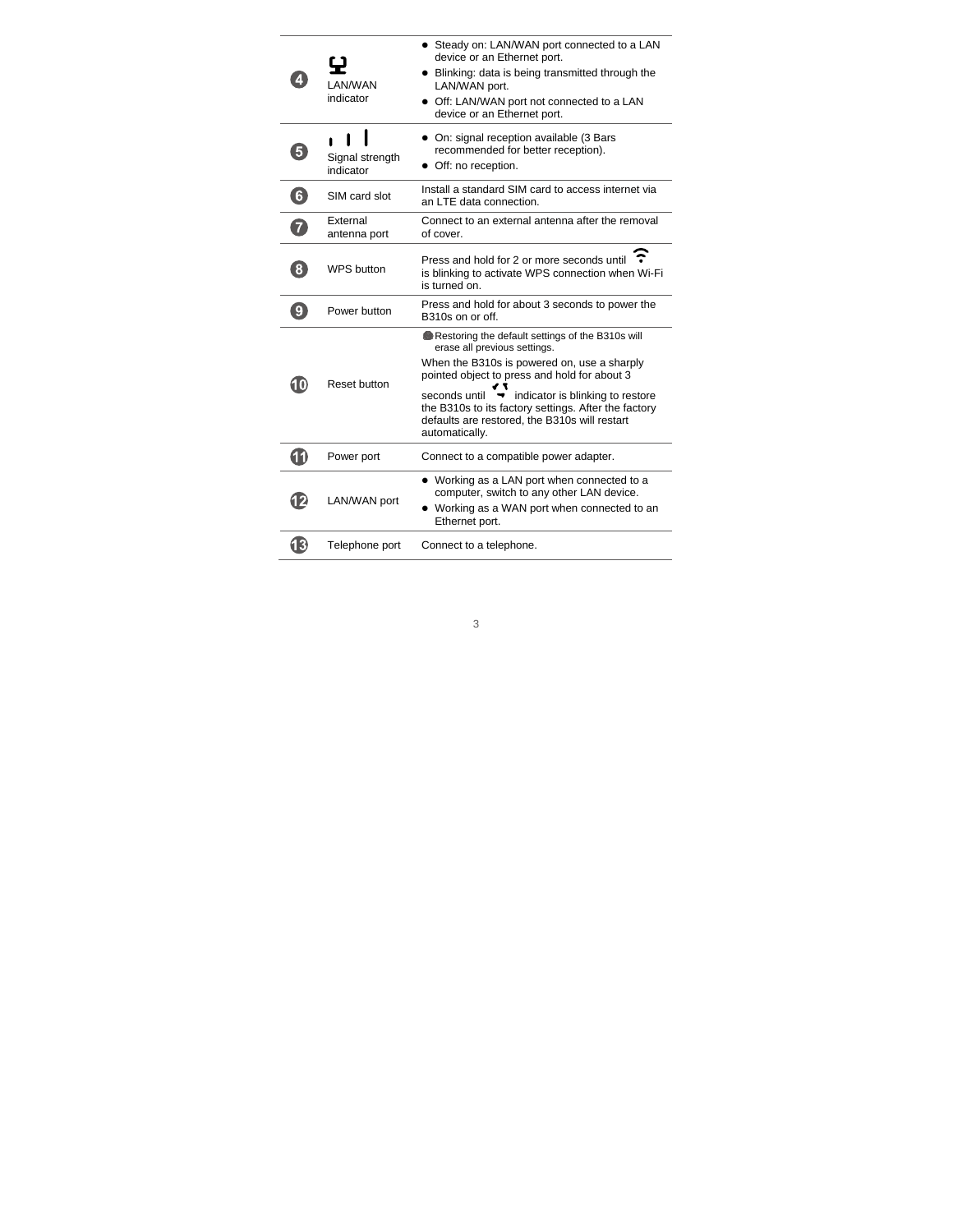### 1 **Installation**

### **Scenario 1: Accessing the Internet using an LTE network**

#### **Step 1: Installing the SIM card**

- **1.** Slide off the card slot cover.
- **2.** Insert the SIM card into the card slot. Ensure that the slanted edge of the SIM card aligns with that of the card slot
- **3.** Close the card slot cover.





Do not remove the SIM card when it is in use. Doing so, will affect the performance of your router B310s.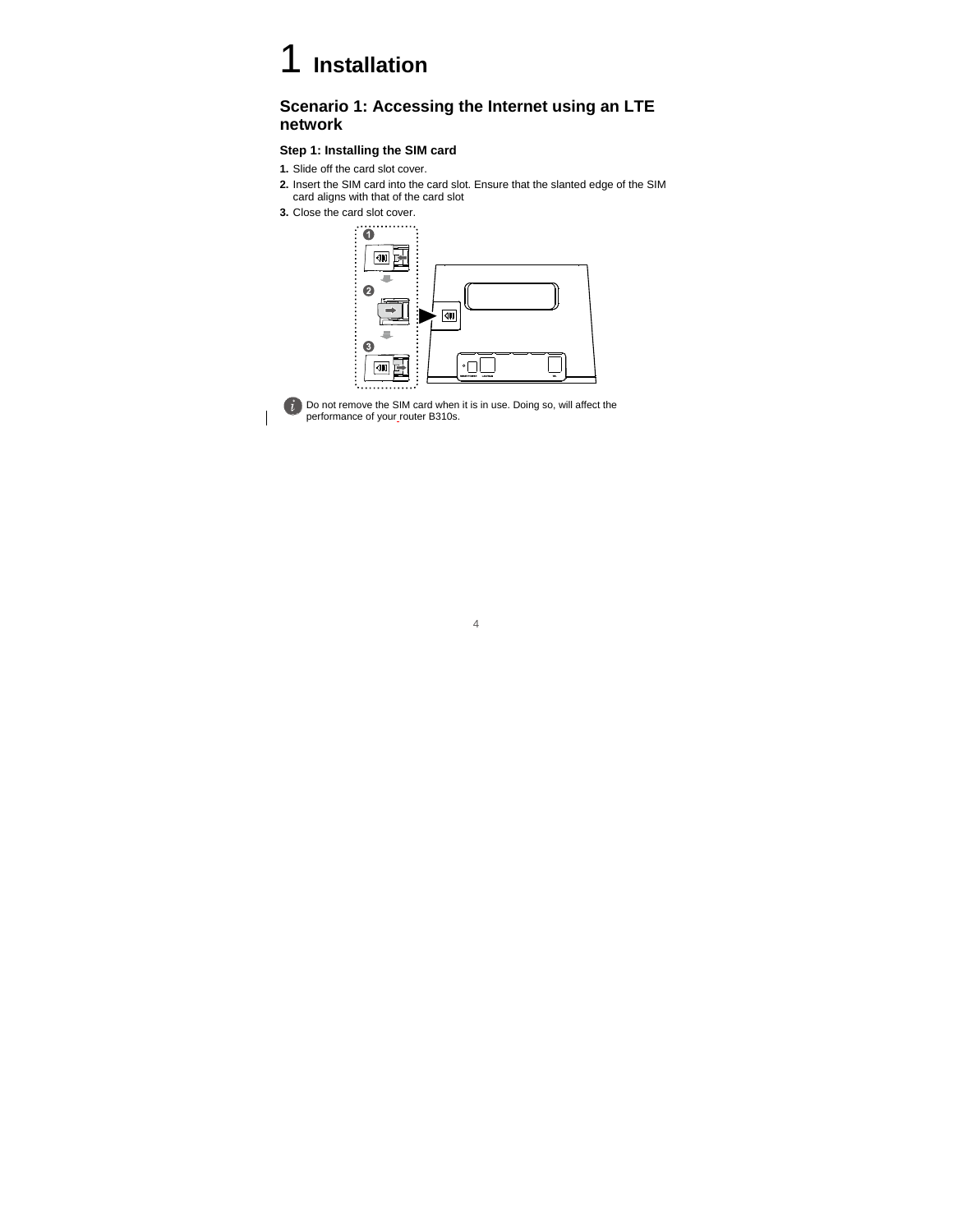#### **Step 2: Connecting cables**

- 
- To prevent interference caused by radio signals, place the B310s at least 1 meter (3.28 feet) away from telephone and other electrical devices.
- The B310s power adapter model is HW-120100XYW. X and Y represent letters or numbers that vary by region. For details about the specific adapter model, contact an authorised dealer.



Once connected to a power outlet, press the power button as the Router B310s requires to be powered on manually

| 0                 | Power adapter | 2 | Computer                     |
|-------------------|---------------|---|------------------------------|
| $\left[ 3\right]$ | Telephone     | Ø | Laptop, Tablet or Smartphone |

Do not connect the B310s to the telephone wall outlet (or any Public Switched Telephone Network), because doing so could damage the B310s due to excessive heat.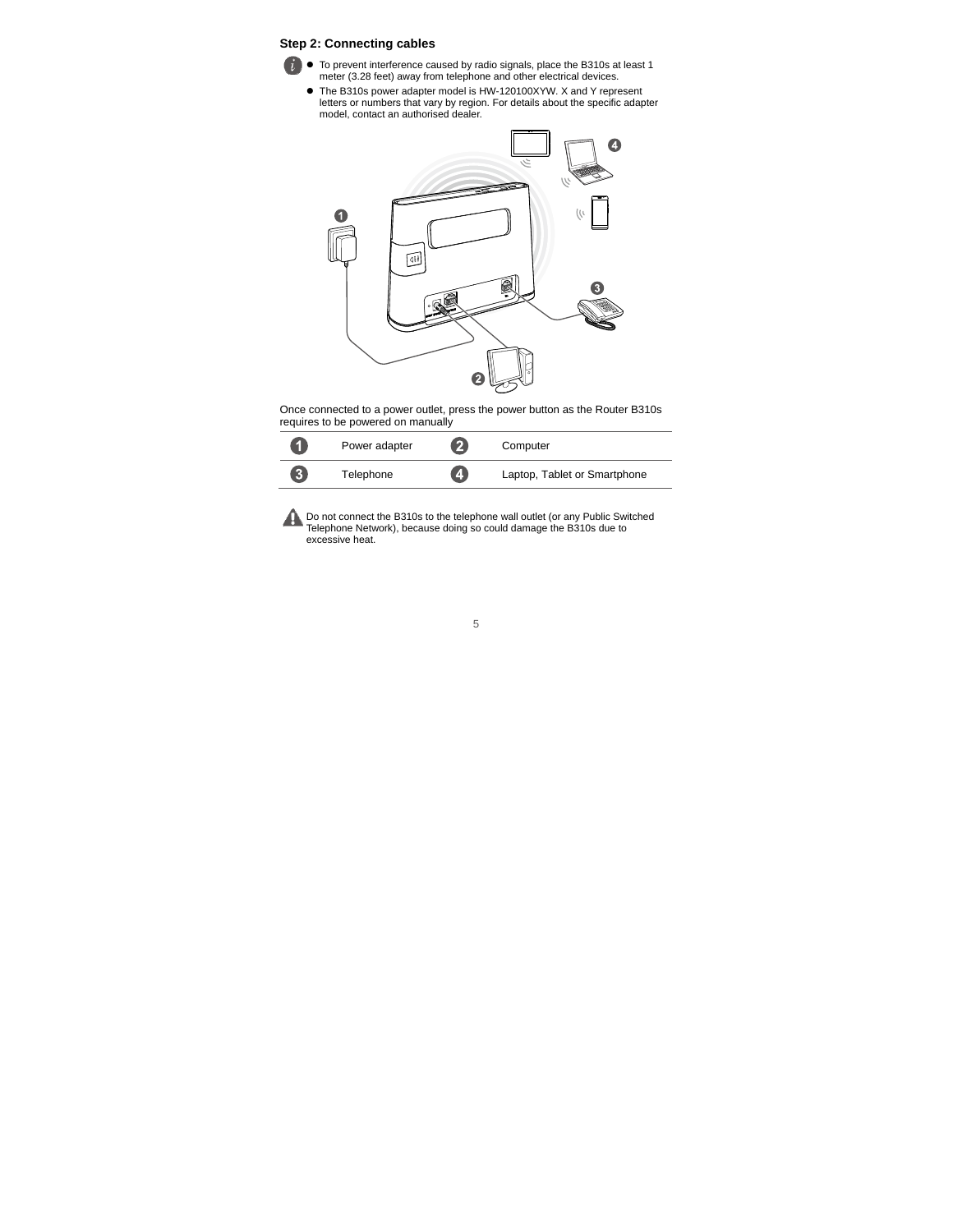#### **Installing the external antenna**



- Before installing the external antenna, ensure that the B310s is switched off and disconnected from the power outlet.
- Only use the external antenna indoors, and do not use it during a thunderstorm.
- $\bullet$  Do not change another unexpected antenna unless it is provided by the manufacturer -

In areas with poor reception, connect external antenna to the Router B310s external antenna port to improve signal reception.

- **1.** Power off the B310s and disconnect it from the power outlet.
- **2.** Remove the cover from the antenna port. (Keep it in a safe place.)
- **3.** Install one or two external antennas as needed. Make sure the external antennas are securely connected to the antenna ports.

If you are using only one external antenna, connect it to port 1.

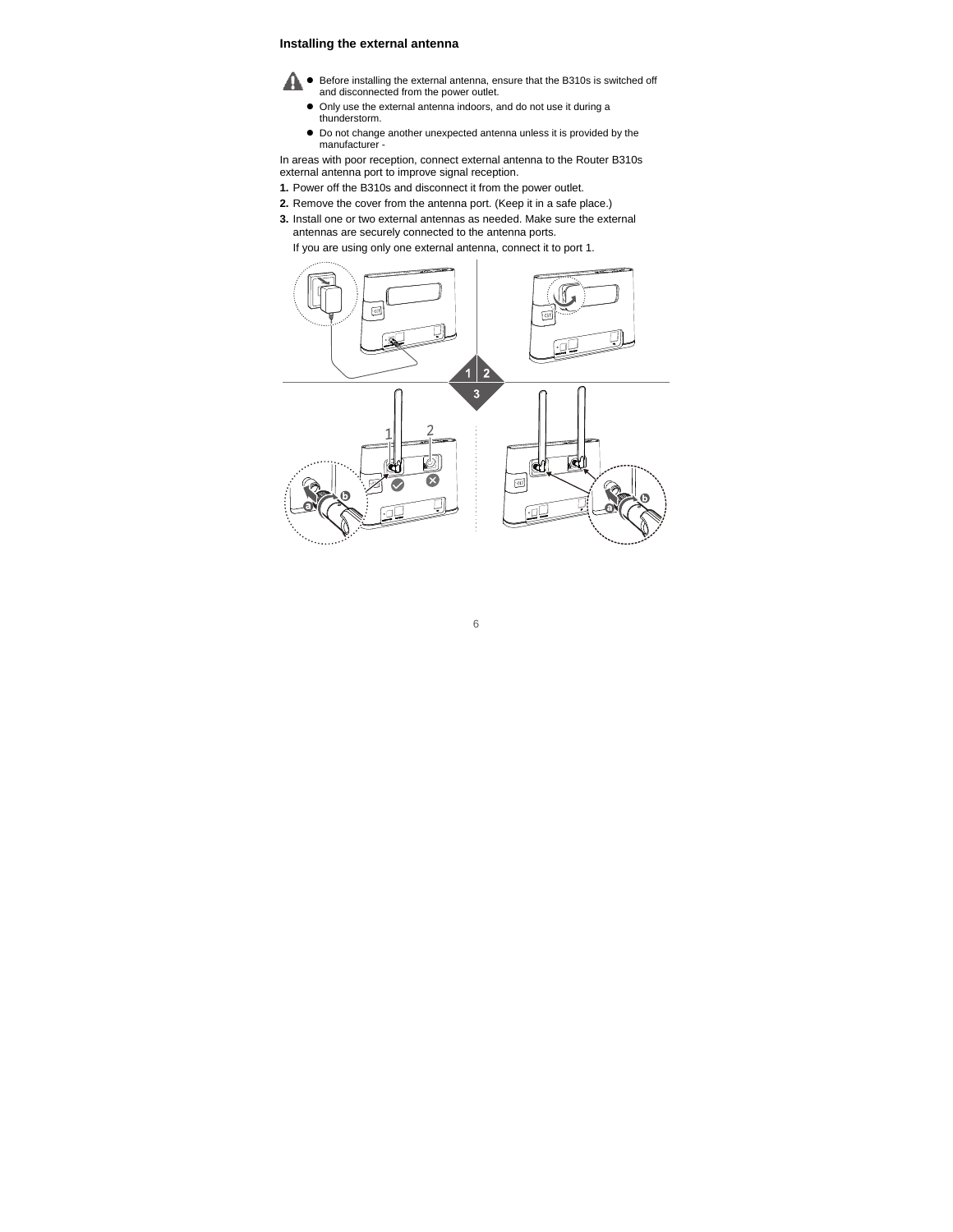### **Scenario 2: Accessing the internet via multiple devices**

Connect the B310s to an Ethernet port or an ADSL modem for internet access.



 To prevent interference caused by radio signals, place the B310s at least 1 meter (3.28 feet) away from telephone and other electrical devices.

 The B310s power adapter model is HW-120100XYW. X and Y represent letters or numbers that vary by region. For details about the specific adapter model, contact an authorised dealer.



| $\blacksquare$ | Power adapter | $\mathbf{2}$   | Ethernet port                 |
|----------------|---------------|----------------|-------------------------------|
| $\overline{3}$ | Telephone     | $\overline{A}$ | Laptop, Tablet, or Smartphone |

Do not connect the B310s to the telephone wall outlet (or any Public Switched Telephone Network), because doing so could damage the B310s due to excessive heat.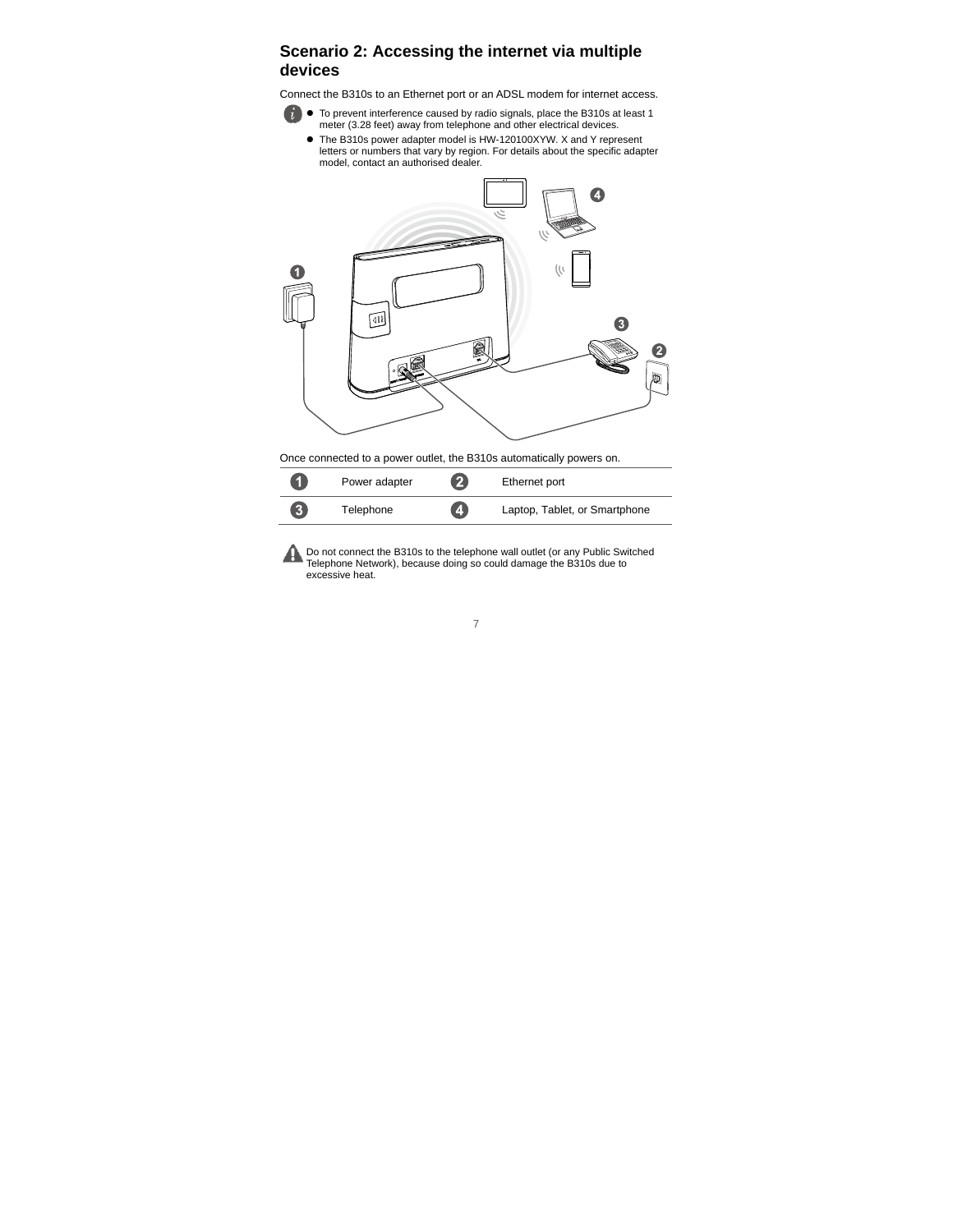### 2 **Setting up a Wi-Fi connection**

Make sure your device (Computer, Tablet, or Smartphone) also supports Wi-Fi.

#### **Step 1: Enabling Wi-Fi on the B310s**

When the  $\widehat{\cdot}$  indicator is steady on, the Wi-Fi function of the B310s is turned on.

**For details about how to manually enable or disable the Wi-Fi function, refer to** the WLAN settings section of the help information on the web management page.

#### **Step 2: Recording the SSID and Wi-Fi key**

The default SSID and Wi-Fi key are printed on the B310s bottom label.



To prevent unauthorised parties from accessing your Wi-Fi network, it is recommended that you change the SSID and Wi-Fi key from time to time. For details, see the help information on the web management page.

#### **Step 3: Setting up a Wi-Fi connection on your device (computer, tablet, or smartphone) -**

- **Method 1: Setting up a Wi-Fi connection manually**
- **1.** From your Wi-Fi enabled device scan for wireless networks in your area.
- **2.** Connect to the network name that matches the SSID found on the device label.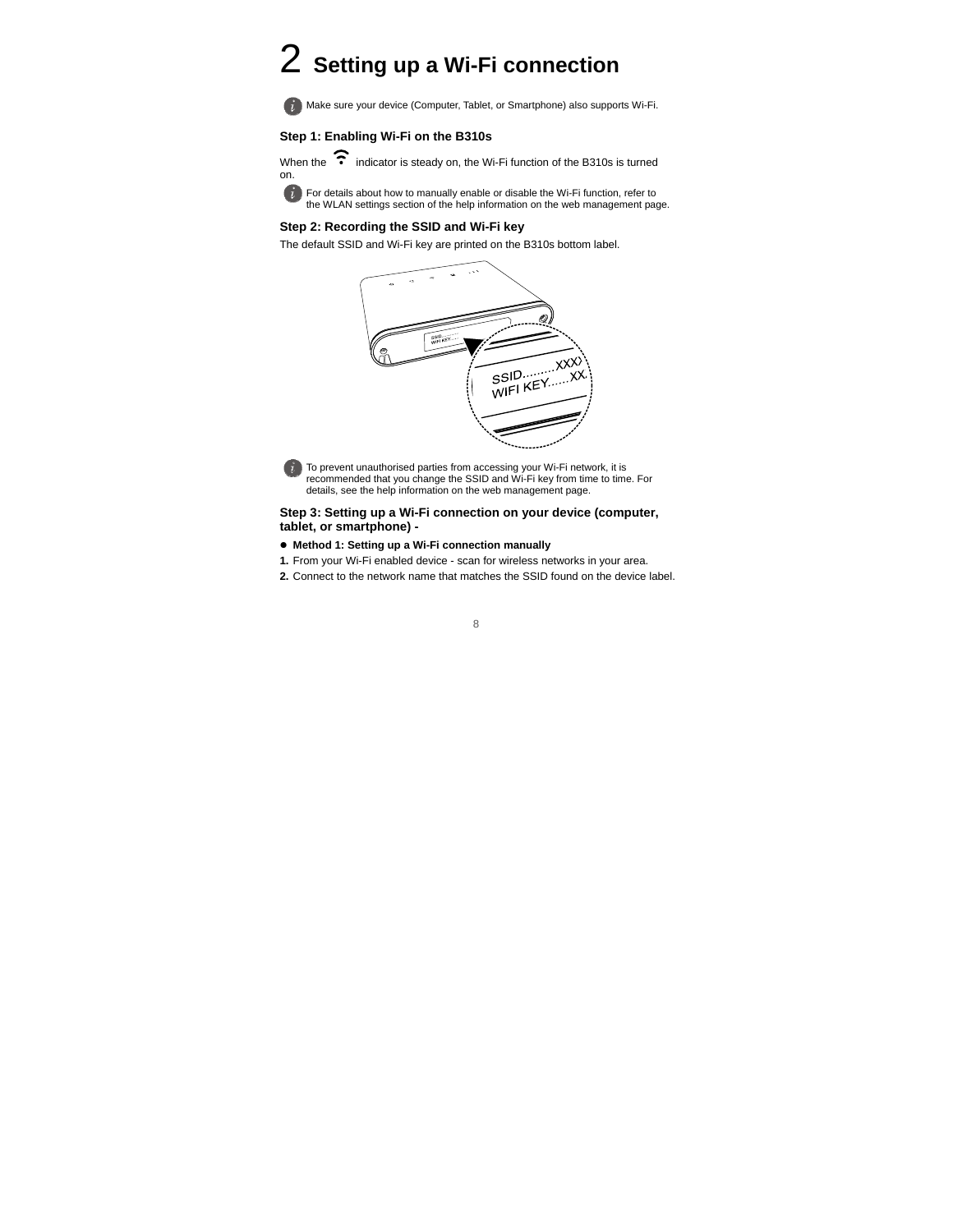**3.** When prompted for password, enter the Wi-Fi Key found on the device label. (The Wi-Fi key is case sensitive.) Your device will notify you when it is connected.

#### Windows 7

| ᆌ<br>$\overline{q}_p$<br>Not connected<br>Connections are available<br>шl<br>Wireless Network Connection 3<br>$\hat{\phantom{a}}$<br><b>XXXXXXXXX</b><br>uil<br>$[$ $\nu]$ Connect automatically<br>Connect<br>٠<br>Open Network and Sharing Center<br>[Windows 8]<br>Networks<br>WiFi<br>иЩ<br><b>XXXXXXXX</b><br>Connect automatically<br>Connect | ৬<br>43<br>÷                | ā,<br>$+1$                                               |           |
|-----------------------------------------------------------------------------------------------------------------------------------------------------------------------------------------------------------------------------------------------------------------------------------------------------------------------------------------------------|-----------------------------|----------------------------------------------------------|-----------|
| Mac<br>$\odot$<br>$\ast \circ$                                                                                                                                                                                                                                                                                                                      | Android<br><b>WLAN</b><br>€ | iPhone<br>WLAN<br><settings< td=""><td></td></settings<> |           |
| AirPort On<br>Turn AirPort Off                                                                                                                                                                                                                                                                                                                      | ON<br>XXXXXXXX              |                                                          |           |
| No network selected                                                                                                                                                                                                                                                                                                                                 | ۰<br>Secured with WEA2      | <b>WLAN</b>                                              | ∩         |
| $\hat{z}$<br><b>XXXXXXXXX</b>                                                                                                                                                                                                                                                                                                                       |                             | CHOCKEA NETWORK.<br>XXXXXXXX                             | $\cdot$ 0 |
| Joh Other Network<br>Create Network                                                                                                                                                                                                                                                                                                                 |                             | Other                                                    |           |
| Open Network Preferences                                                                                                                                                                                                                                                                                                                            |                             |                                                          |           |
|                                                                                                                                                                                                                                                                                                                                                     |                             | Ask to Join Nerworks                                     |           |

#### **Method 2: Reset Wi-Fi connection through WPS**

If the device supports WPS, you can set up a WPS connection as follows:

- **1.** Ensure that Wi-Fi is enabled on the device.
- 2. Press and hold the WPS button for 2 or more seconds. The  $\widehat{\cdot}$  indicator then starts blinking.
- **3.** Activate the WPS connection on the device in 2 minutes.



For instructions about how to enable a WPS connection on the client, see the device - user guide.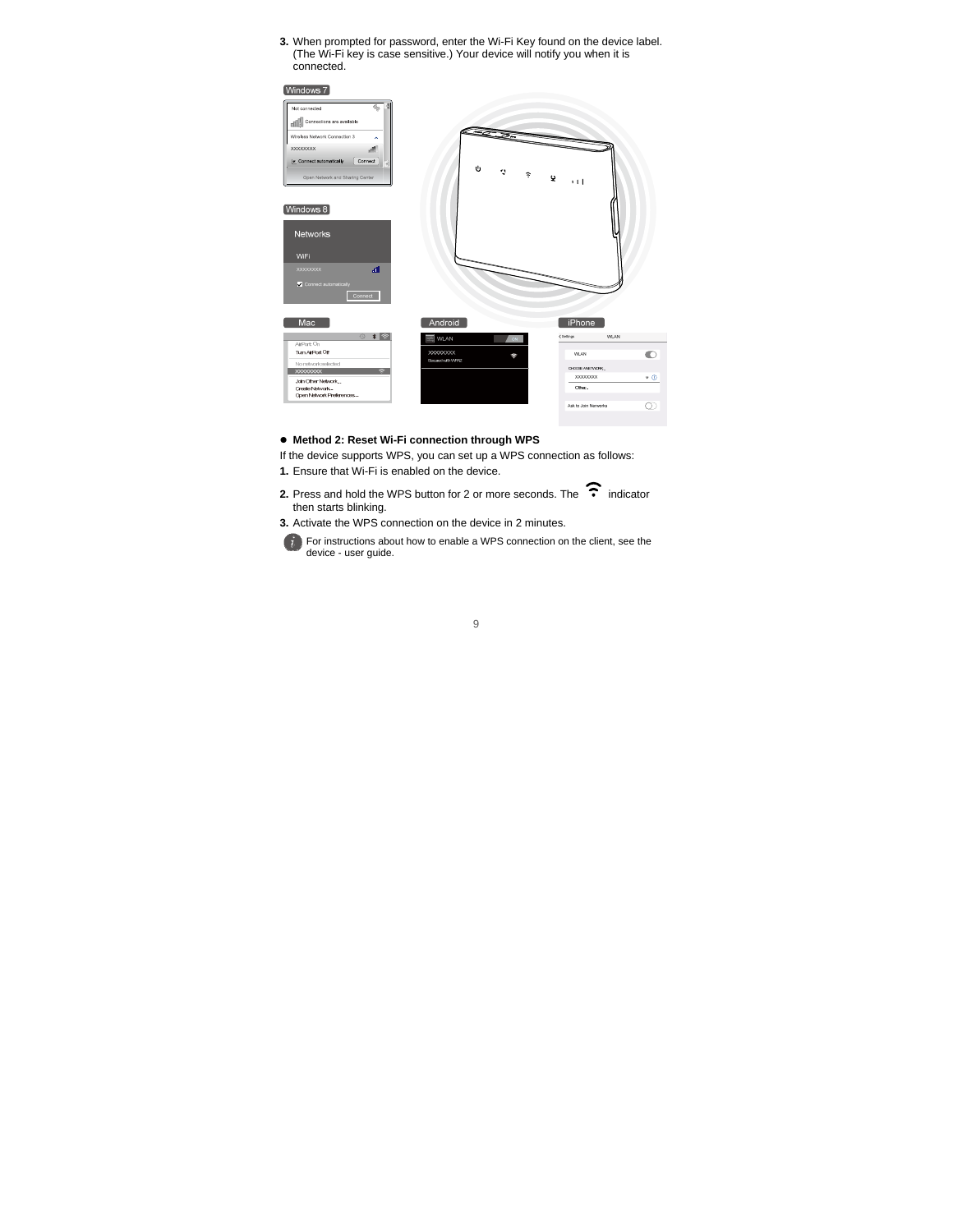# 3 **Configuring your B310s**

- **1.** After the device is connected to the B310s through Wi-Fi or LAN port, launch a browser on the client and visit **http://192.168.8.1**.
- **2.** Enter the user name and password to log-in to the web management page. The default user name and password are printed on the B310s bottom label.
- **3.** Follow the quick setup wizard to check or set network connection parameters step by step. For details, see the help information on the web management page.
	- - $\bullet$  To protect your account, change the password after your first log-in. For details see the help information on the web management page.
		- If you modify the SSID and Wi-Fi key, you must set up the Wi-Fi connection on the client again.

Once you are done, try opening a web page on the client to verify whether you have Internet access.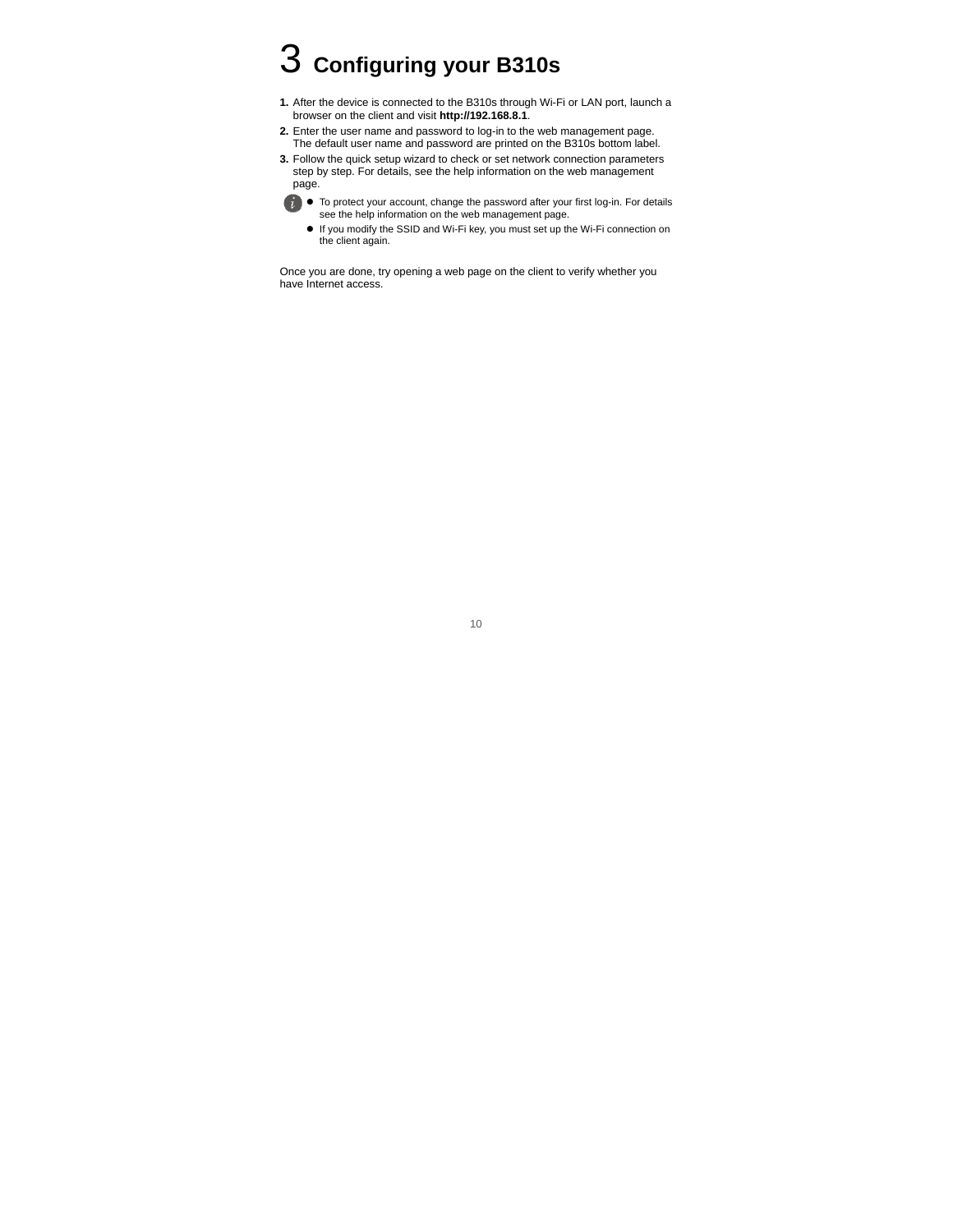### 4 **Changing SSID and Wi-Fi Key**

#### **Changing SSID and Wi-Fi**

**Changing the SSID** 

**Choose** Settings **>** WLAN **>** WLAN Basic Settings

**In** SSID**, Enter the SSID.** 

**Click** Apply**.** 

**Changing the Wi-Fi Key** 

**Choose** Settings **>** WLAN **>** WLAN Basic Settings

**In** SSID**, Enter Wi-Fi key.** 

**In** WPA pre-shared key**, enter the security key. For example:-12345678.** 

**Click** Apply**.**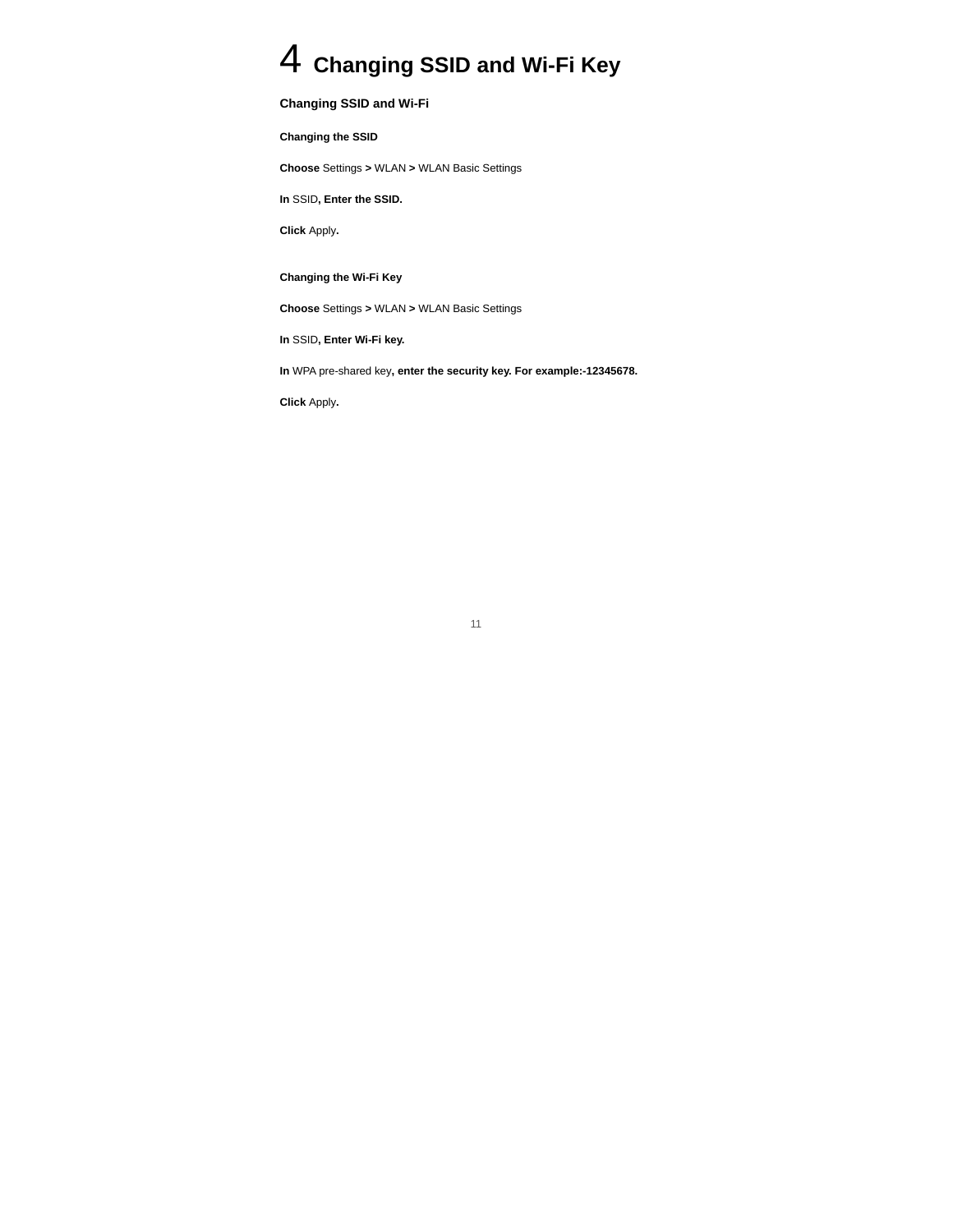# 5 **FAQ**

- Am I getting a Wi-Fi router with the product? o Yes the Router (B310s) has the in-built Wi-Fi feature
- What should I do if I forget my Wi-Fi Key (Password)? o The Wi-Fi Key is available under the Router or call the Dialog Hotline on 117100100 and ask directions to reset
- How Can I do Relocation, if required?
	- o Call the Dialog Hotline 117100100 for more details
- What are the devices which can be connected to my Router (B310s)
	- o PC/Switch/Router (Through Ethernet or LAN)
	- o Wi-Fi enabled devices
	- o Analog Phone/Fax
- Cannot take or -receive calls.
	- o Ensure that the analog phone is in working condition and connected to the router (B310s) correctly.
	- o Ensure you have purchased the Broadband + Voice Package,
		- Note-: Voice is not available for broadband only packages.
- How can I check my usage?

There are 2 ways to check your usage

- o Through the MY Account Portal on www.dialog.lk
- o Through the Dialog Self Care APP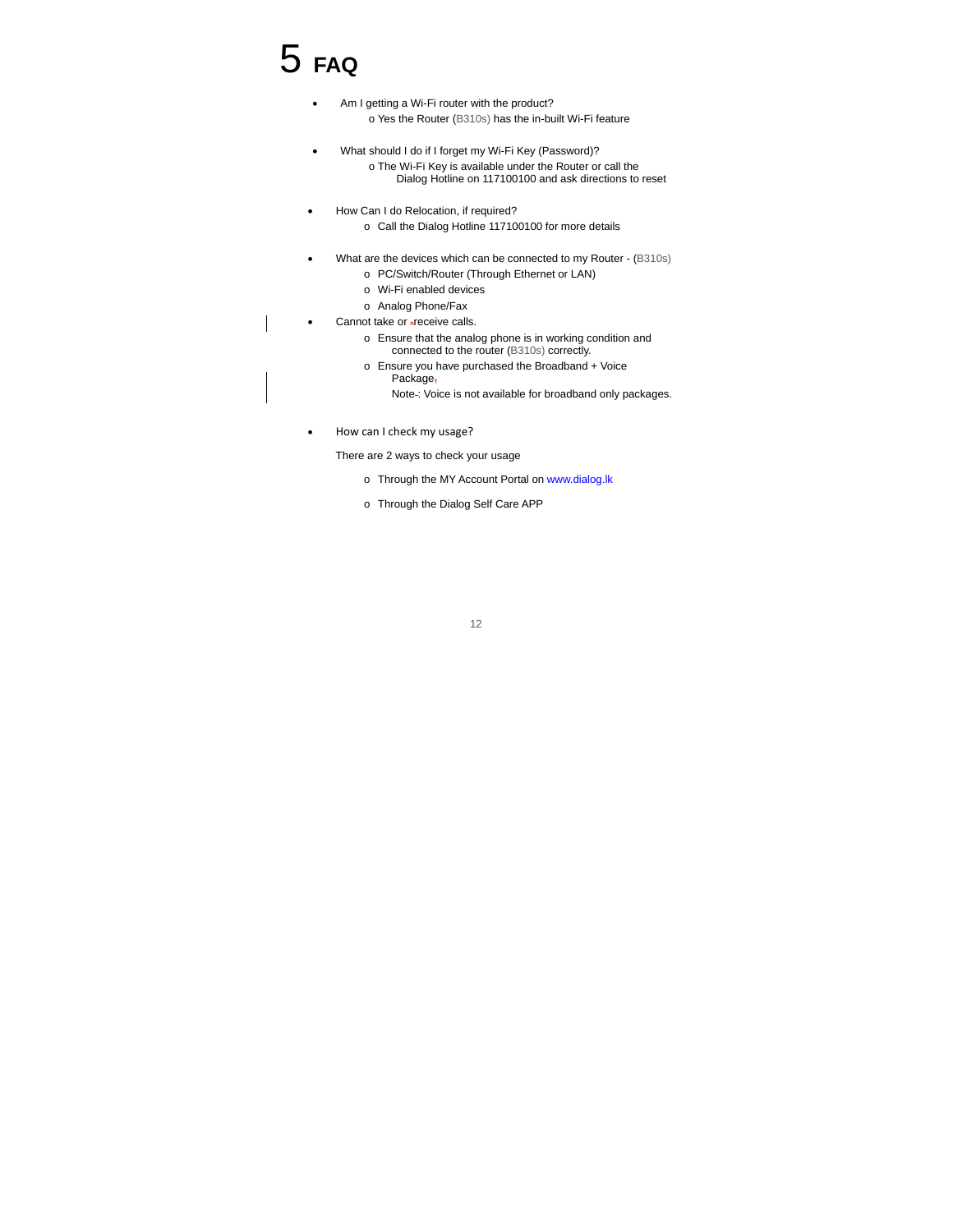- How do I request for additional data
	- o Via SMS

To ADD 1 More:‐

"BB<Space>1MORE<Space>Broadband Number" and send to 678

To ADD 10 More:‐

"BB<Space>10MORE<Space>Broadband Number" and send to

678

- o Via the Self Care APP (for Dialog Mobile Customers)
- o Via the My Account Portal on www.dialog.lk
- How much -will I be charged when requesting for additional data?

1GB Block Rs. 200/‐ + Taxes\*

10GB block Rs. 1,000/‐ + Taxes\*

\*Prices are subject to change

How do I upgrade or downgrade my package?

**You can visit your nearest Dialog Customer Care Centre and request for an Upgrade or Downgrade (Rs. 1,000/‐ will be charged for Downgrades)\***

\*Prices are subject to change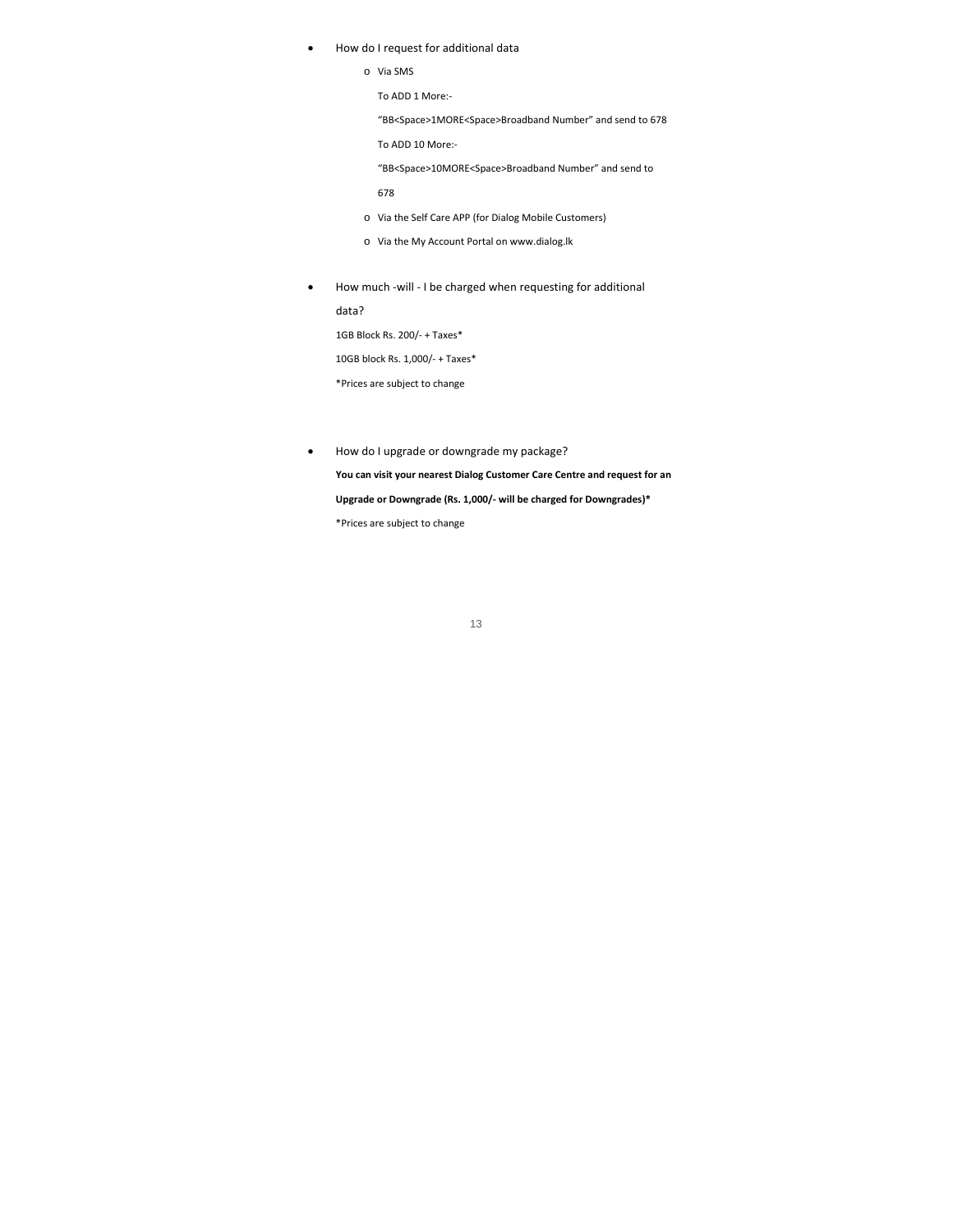#### **Can I connect to my CCTV camera solution via my Dialog Home Broadband connection?**

**Yes.** If you are using the same Dialog network you do not need an IP, but if a different network is used to access the content, a public dynamic IP needs to be assigned to the router (B310s) to activate the port forwarding on the DVR (only for different ISP), public static IP is not required for CCTV.

#### **How do I activate a Public Dynamic IP?**

You can visit your nearest Dialog Customer Service Centre outlet and request to include a Public Dynamic IP.

#### **What is a Public Static IP used for?**

Public Static IP addresses are more reliable especially when hosting a gaming website. Use a Virtual Private Network for secure access to files from your company network computer. It is also good to use your computer as a server, as it should allow faster file uploads and downloads for your file server. You will be charged Rs. 1,500/‐ + taxes monthly\*. \*Price is subject to change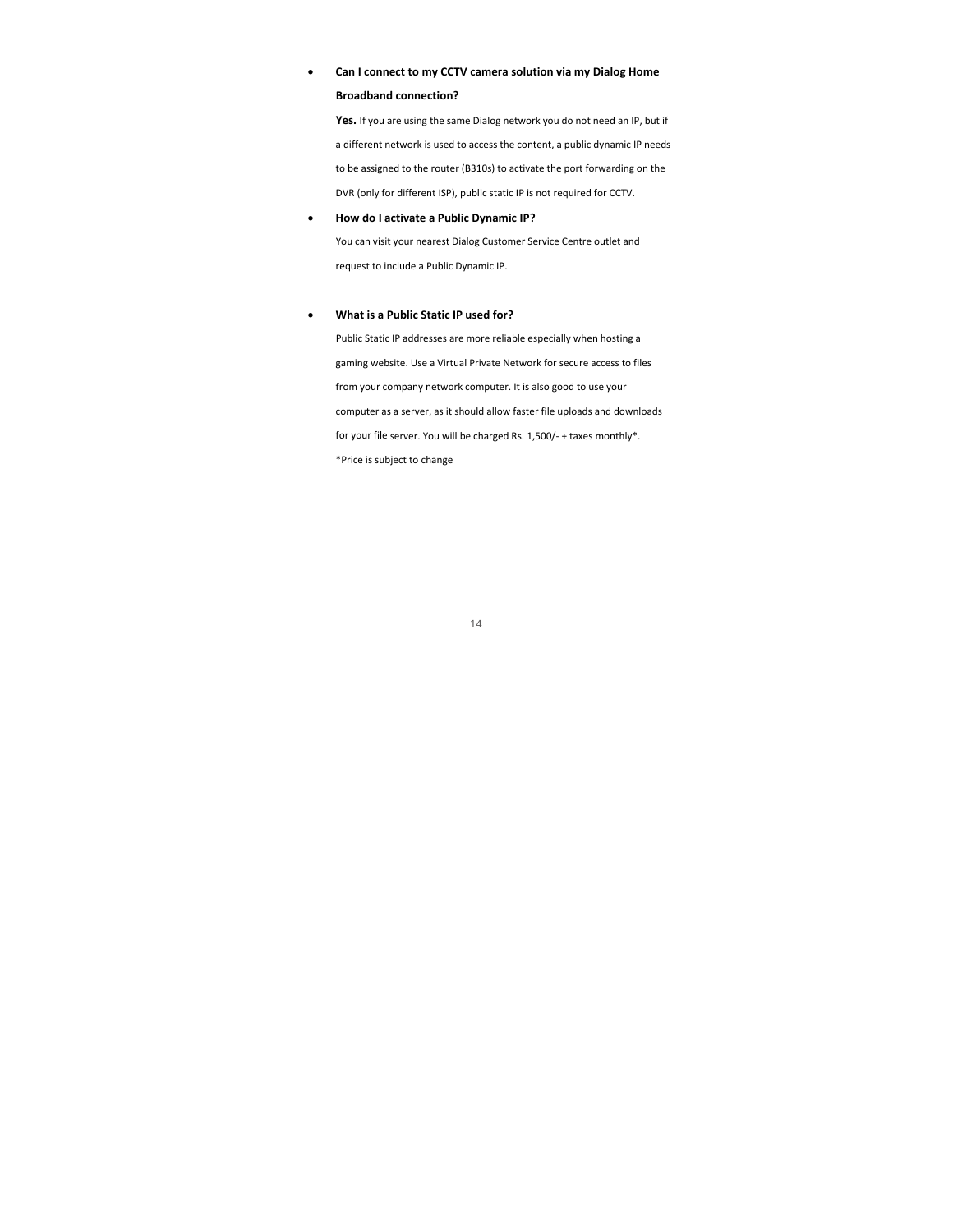Customer Service

Hotline : 117 100 100

Email : techsupport@dialog.lk

General Office Dailog Broadband Networks (Pvt) Ltd. (PV 261) No. 475, Union Place, Colombo 02 Sri Lanka Tel +94 117 100 100 / FAX + 94 117 100 701 www.dialog.lk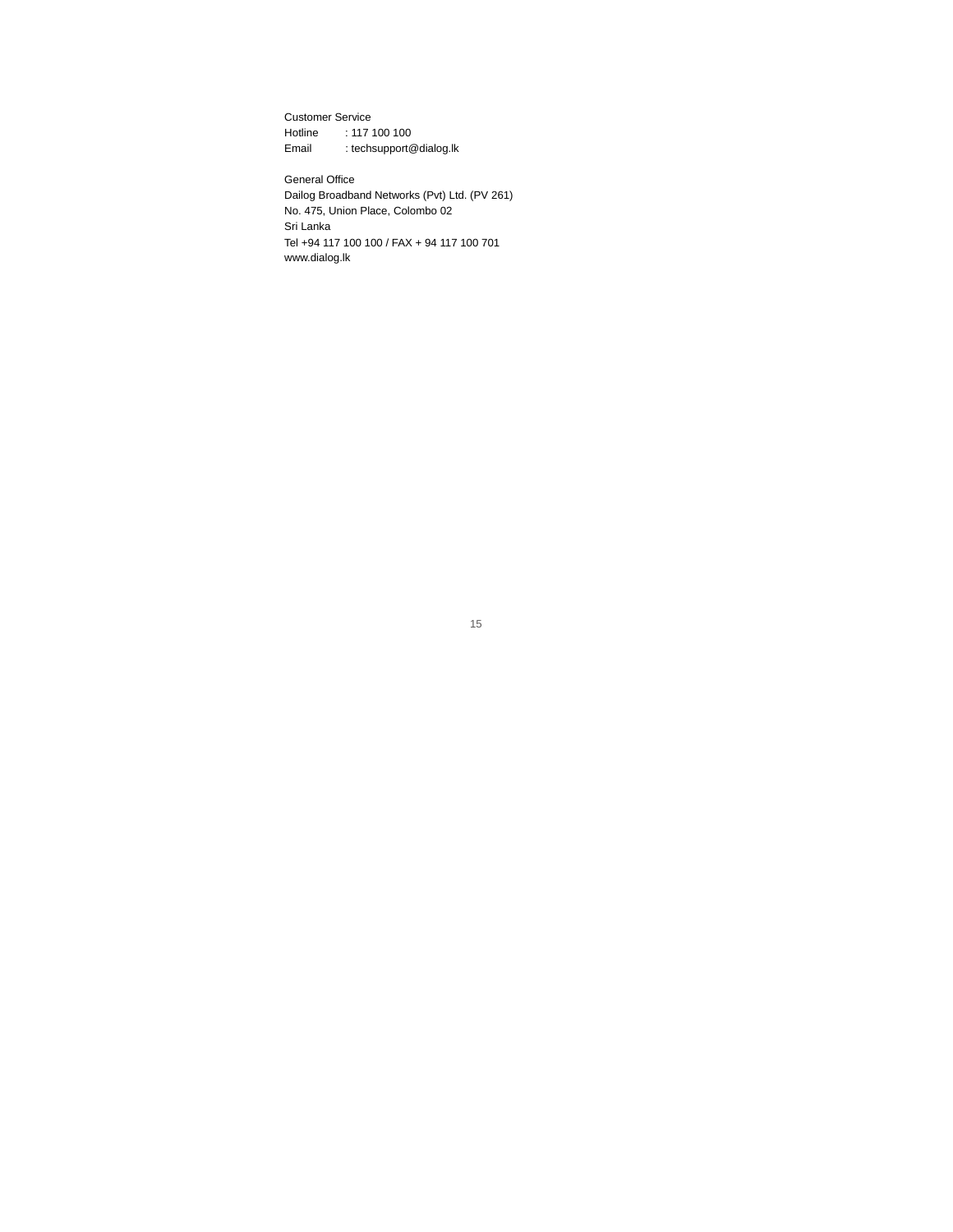### 6 **Basic Trouble Shooting**

- Internet Not Working
	- o Check the power LED on your computer, router (B310s) unit.
	- o Check if router (B310s) -Ethernet Cable is connected to your PC wired connectivity.
	- o Check if Wi-Fi is enabled and connected to your Laptop or Smartphone for wireless connectivity.
- Internet browsing speed is slow
	- o Check PC or laptop meets the recommended requirement.
	- o Check if your PC is performing heavy-duty downloads (backups, virus scans)
	- o Check if the router (B310s) signal if less than 3 bars (should be placed where signal strength is 3 bars)
- Wi-Fi Network cannot be detected on my Wi-Fi enabled device o Check whether the power adapters are correctly connected
	- o Check if Wi-Fi is enabled on your device.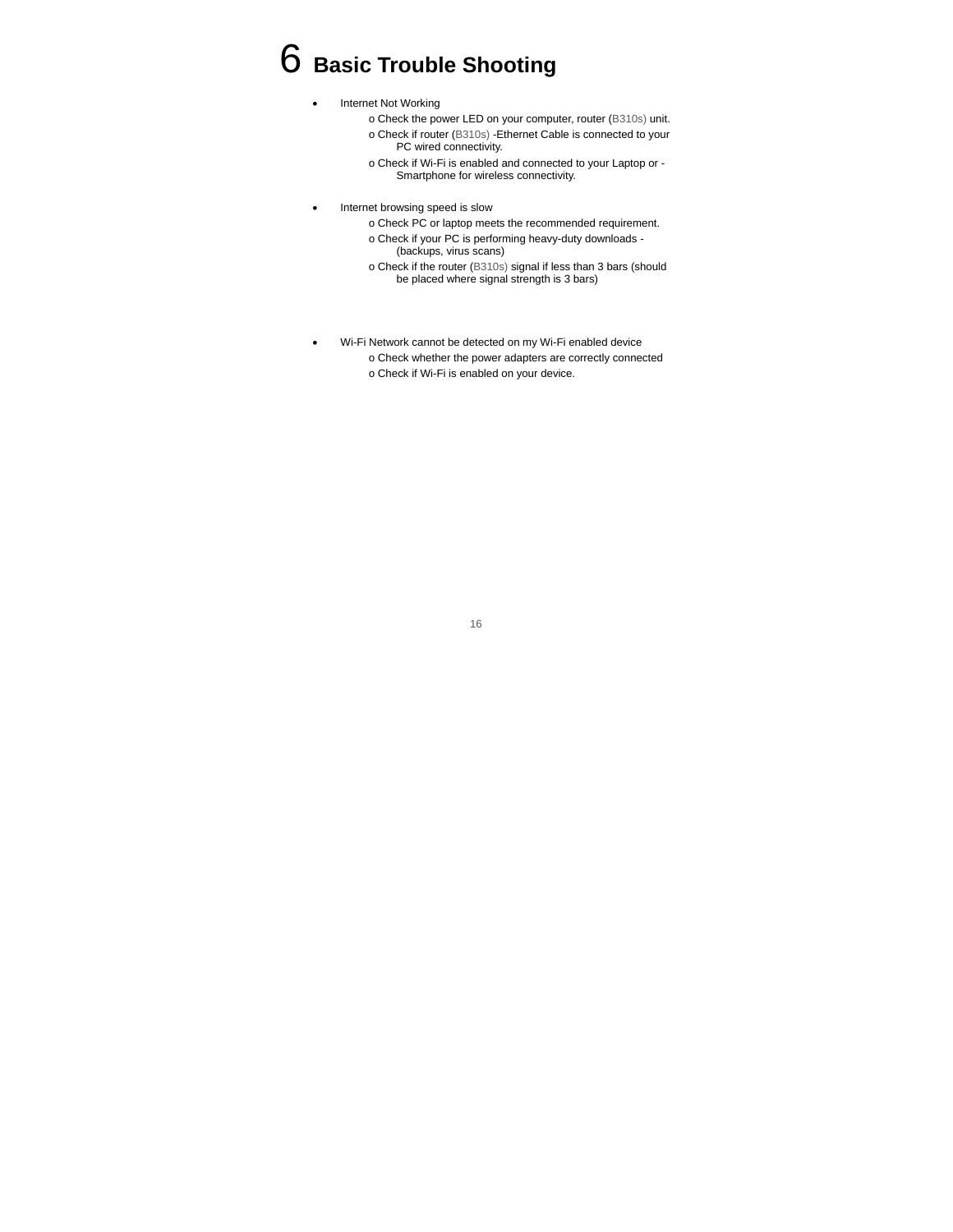### 7 **For more help**

If you are experiencing any issues with the router B310:

- Restart the router B310s.
- Contact the Hotline on 117 100 100.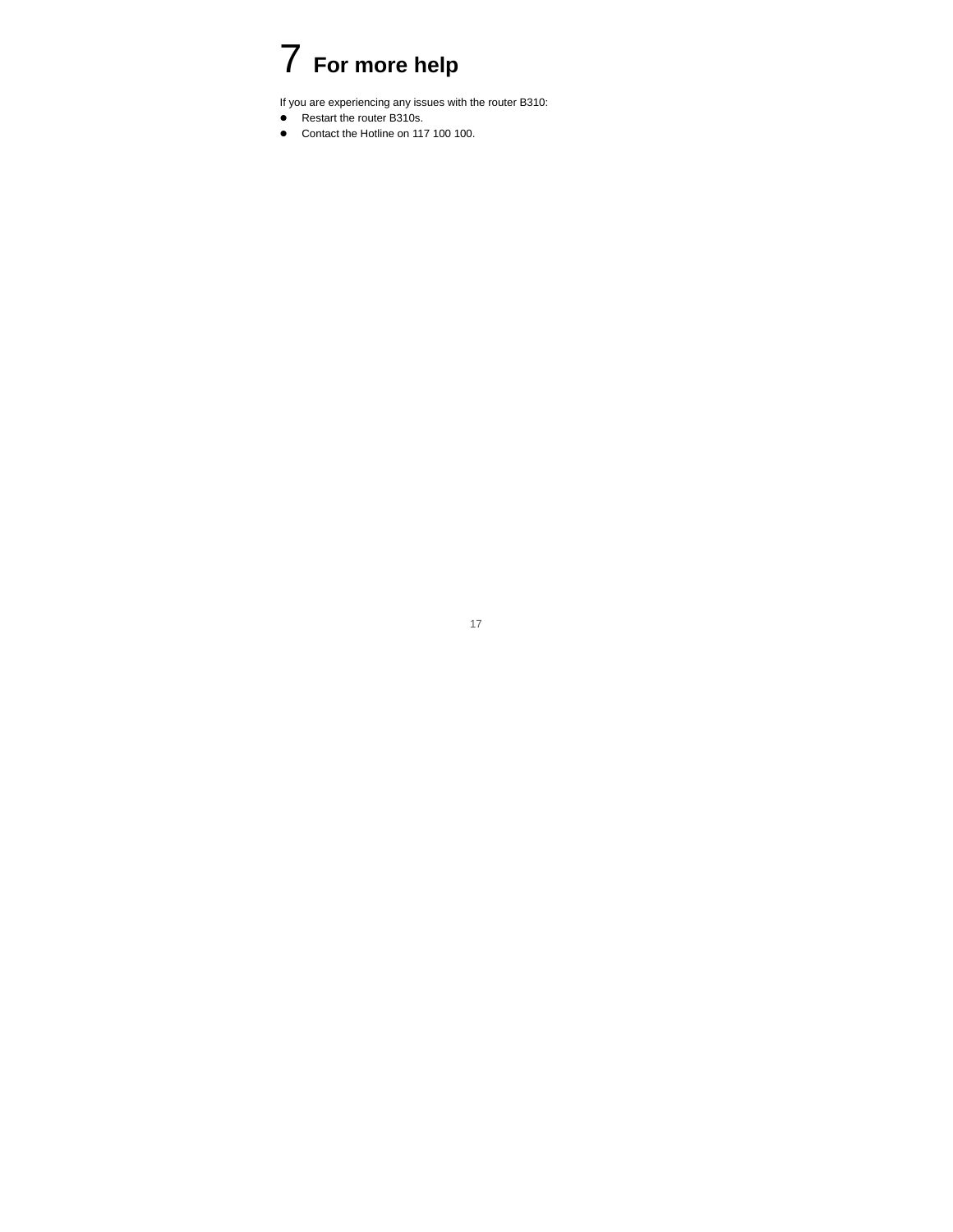### 8 **Safety information**

This section contains important information about the operation of your device. It also contains information about how to use the device safely. Read this information carefully before using your device.

#### **Electronic device**

Do not use the device if doing so causes danger or interference with other electronic devices.

#### **Interference with medical equipment**

- Follow rules and regulations set forth by hospitals and health care facilities. Do not use your device where prohibited.
- Some wireless devices may affect the performance of hearing aids or pacemakers. Consult your service provider for more information.
- Pacemaker manufacturers recommend that a minimum distance of 15 cm to be maintained between a device and a pacemaker to prevent potential interference with the pacemaker. If using a pacemaker, hold the device on the side opposite the pacemaker and do not carry the device in your front pocket.

#### **Areas with flammables and explosives**

- Do not use the device where flammables or explosives are stored (For example: in a gas station, oil depot or chemical plant etc.-). Using your device in these environments increase the risk of explosion or fire. In addition, follow the instructions indicated in text or symbols.
- Do not store or transport the device in containers with flammable liquids, gases, or explosives.

#### **Operating environment**

- Avoid dusty, damp, or dirty environments. Avoid magnetic fields. Using the device in these environments may result in circuit malfunctions.
- $\bullet$  Before connecting and disconnecting cables, stop using the device and disconnect it from the power supply. Ensure that your hands are dry during operation.
- Place the device on a stable surface.
- Keep the device away from electronic appliances that generate strong magnetic or electric fields, such as a microwave oven or refrigerator.
- During thunderstorms, power off your device and remove all cables connected to the router to protect against lightning strikes.
- Do not use your device during thunderstorms to protect your device against any danger caused by lightning.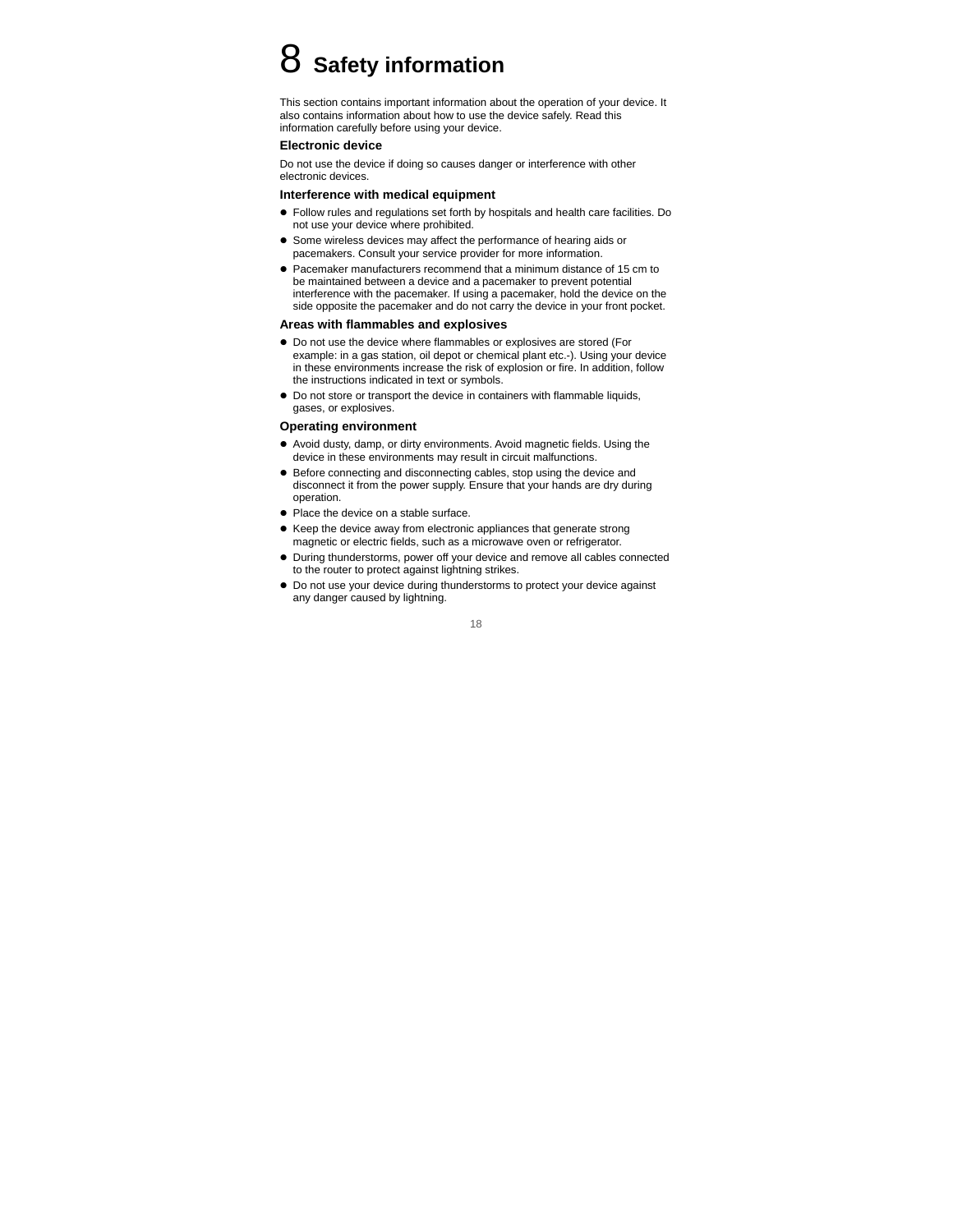- $\bullet$  Ideal operating temperatures are 0°C to +40°C. Ideal storage temperatures are -20°C to +70°C. Extreme heat or cold may damage your device or accessories.
- $\bullet$  Keep the device and accessories in a well-ventilated and cool area away from direct sunlight. Do not enclose or cover your device with towels or other objects. Do not place the device in a container with poor heat dissipation, such as a box or bag.
- $\bullet$  To protect your device or accessories from fire or electrical shock hazards. avoid rain and moisture.
- Keep the device away from sources of heat and fire, such as a heater, microwave oven, stove, water heater, radiator, or candle.
- Do not place any object, such as a candle or a water container, on the router. If any foreign object or liquid enters the device, immediately stop using it, switch off power -, and remove all cables connected to it. Thereafter , contact an authorised service centre
- Do not block device openings. Reserve a minimum of 10 cm around the device to dissipate heat.
- $\bullet$  Stop using your device or applications for a while if the device is overheated. If skin is exposed to an overheated device for an extended period, low temperature burn symptoms, such as red spots and darker pigmentation, may occur.
- Do not touch the device's antenna as communication quality may be affected
- Do not allow children or pets to bite or suck the device or accessories. Doing so may result in damage or explosion.
- Observe local laws and regulations, and respect the privacy and legal rights of others while using the router
- The router should be installed and operated with a minimum distance of 20 cm between the radiator and your body.
- Keep the device in a place with good reception. The distance between the router and other metal materials (such as metal brackets or metal doors and windows) should be greater than 25 cm (take off space) and the distance between the device should be greater than 30 cm. (take off space)

#### **Child safety**

- Comply with all precautions with regard to children's' safety. Letting children play with the router or its accessories may be dangerous. The router includes detachable parts that may present a choking hazard. Keep away from children.
- The router and its accessories are not intended for use by children. Children should only use the router with adult supervision.

#### **Accessories**

 Using an unapproved or incompatible power adapter, charger or battery may cause fire, explosion or other hazards.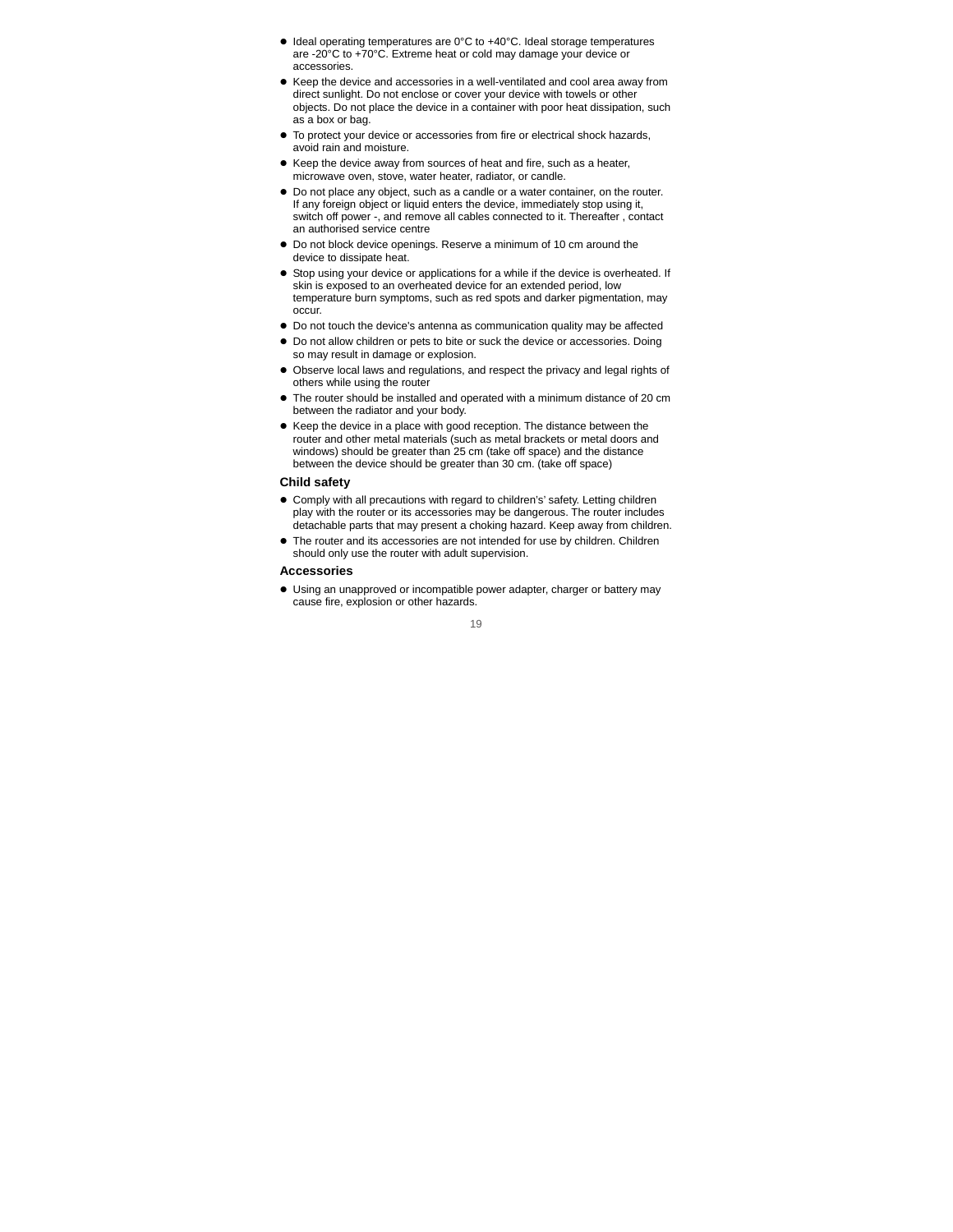Choose only accessories approved for use with this model by the router device manufacturer. The use of any other types of accessories may void the warranty, may violate local regulations and laws, and may be dangerous.

#### **Power adapter safety**

- The power plug is intended to serve as a disconnect to the router -
- For pluggable devices, the socket-outlet shall be installed near the devices and shall be easily accessible.
- Unplug the power adapter from electrical outlets and the router when not in use.
- Do not drop or cause an impact to the power adapter. If it is damaged, take it to an authorised service centre for inspection.
- If the power cable is damaged (For- example: the cord is exposed or broken), or the plug loosens, stop using it at once. Continued use may lead to electric shocks, short circuits, or fire.
- Do not touch the power cord with wet hands or pull the power cord to disconnect the power adapter.
- Do not touch the device or the power adapter with wet hands. Doing so may lead to short circuits, malfunctions, or electric shocks.
- If your power adapter has been exposed to water, other liquids, or excessive moisture, take it to an authorised service center for inspection.
- Ensure that the power adapter meets the requirements of clause 2.5 in IEC60950-1/EN60950-1/UL60950-1 and has been tested and approved according to national or local standards.

#### **Cleaning and maintenance**

- During storage, transportation, and operation of the device, keep it dry and protect it from collision.
- Keep the device and accessories dry. Do not attempt to dry it with an external heat source, such as a microwave oven or hair dryer.
- Do not expose your device or accessories to extreme heat or cold. These environments may interfere with proper function and may lead to fire or explosion.
- Avoid collision, which may lead to device malfunctions, overheating, fire, or explosion.
- $\bullet$  If the device is not going to be used for an extended period of time, switch off power -, and remove all cables connected to the router.
- $\bullet$  If anything unusual occurs (For example:  $\overline{\phantom{a}}$  if the device emits smoke or any unusual sound or smell), immediately stop using it, switch off power, remove all cables connected to it, and contact an authorised service center.
- Do not trample, pull, or excessively bend any cable. Doing so may damage the cable, causing the device to malfunction.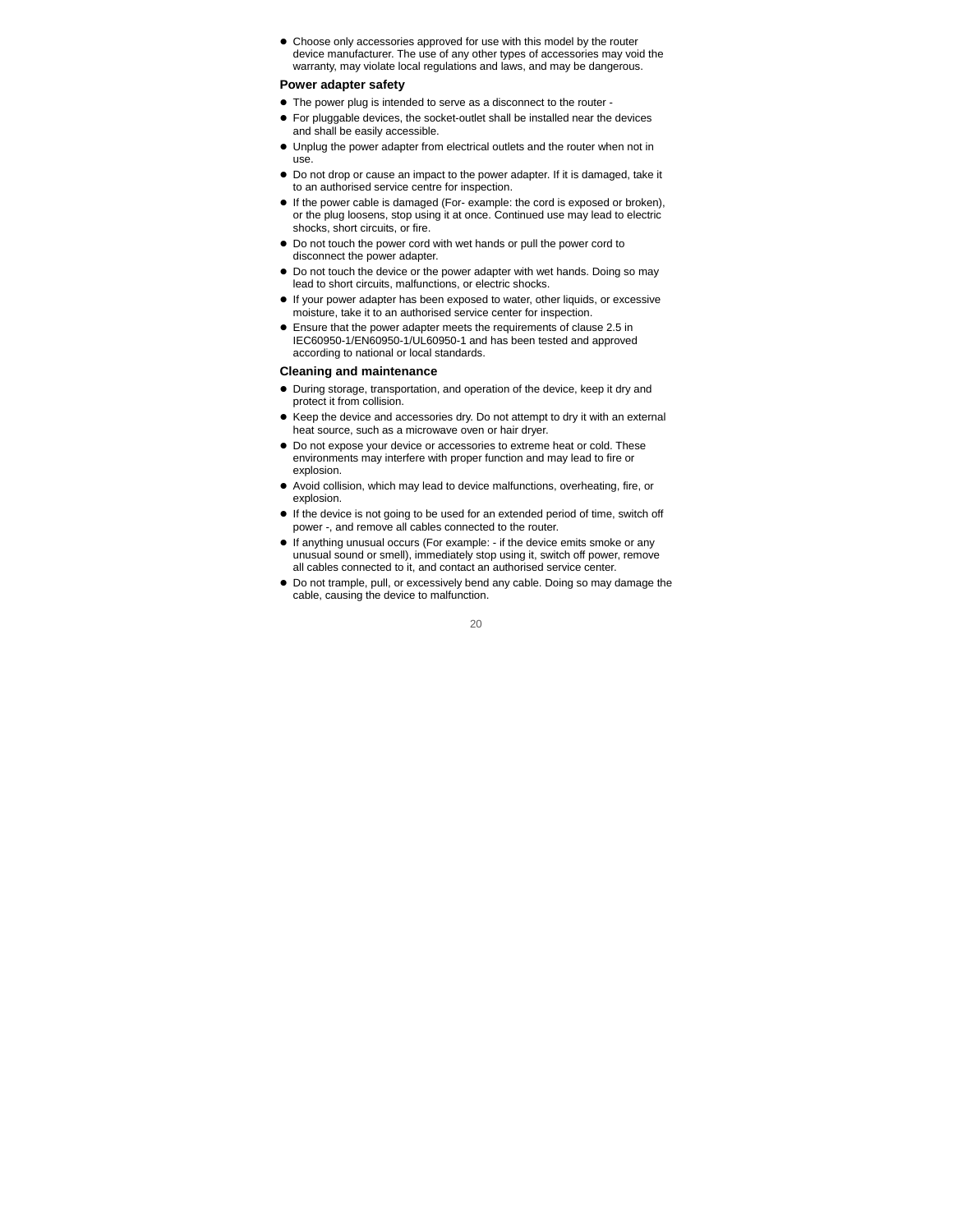- Before you clean or maintain the device, stop using it, stop all applications, and disconnect all cables connected to it.
- Do not use any chemical detergent, powder, or any other chemical agents (such as alcohol and benzene) to clean the device or accessories. These substances may cause damage to parts or present a fire hazard. Use a clean, soft, and dry cloth to clean the device and accessories.
- Do not place magnetic stripe cards, such as credit cards and phone cards, near the device for extended periods of time as the magnetic stripes in the cards may be damaged.
- Do not dismantle or remanufacture the device and its accessories. This voids the warranty and releases the manufacturer from liability for damage. In case of damage, contact an authorised service center for assistance or repair.

#### **Environmental protection**

- The device and its accessories (if included), such as the power adapter, headset, and battery should not be disposed of with household garbage.
- Disposal of the device and its accessories is subject to local regulations. Support proper collection and recycling.

#### **Disposal and recycling information**



 This symbol (with or without a solid bar) on the device, batteries (if included), and/or the packaging, indicates that the device and its electrical accessories (for example, a headset, adapter, or cable) and batteries should not be disposed of as household garbage. These items should not be disposed of as unsorted municipal waste and should be taken to a certified collection point for recycling or proper disposal.

For more detailed information about device or battery recycling, contact your local city office, household waste disposal service, or retail store.

Disposal of the device and batteries (if included) is subject to WEEE Directive Recast (Directive 2012/19/EU) and Battery Directive (Directive 2006/66/EC). The purpose of separating WEEE and batteries from other waste is to minimize the potential environmental impacts and human health risk of any hazardous substances that may be present.

#### **Reduction of hazardous substances**

This device is compliant with the REACH Regulation [Regulation (EC) No 1907/2006] and RoHS Directive Recast (Directive 2011/65/EU). Batteries (if included) are compliant with the Battery Directive (Directive 2006/66/EC). For upto-date information about REACH and RoHS compliance, please visit the web site http://consumer.huawei.com/certification.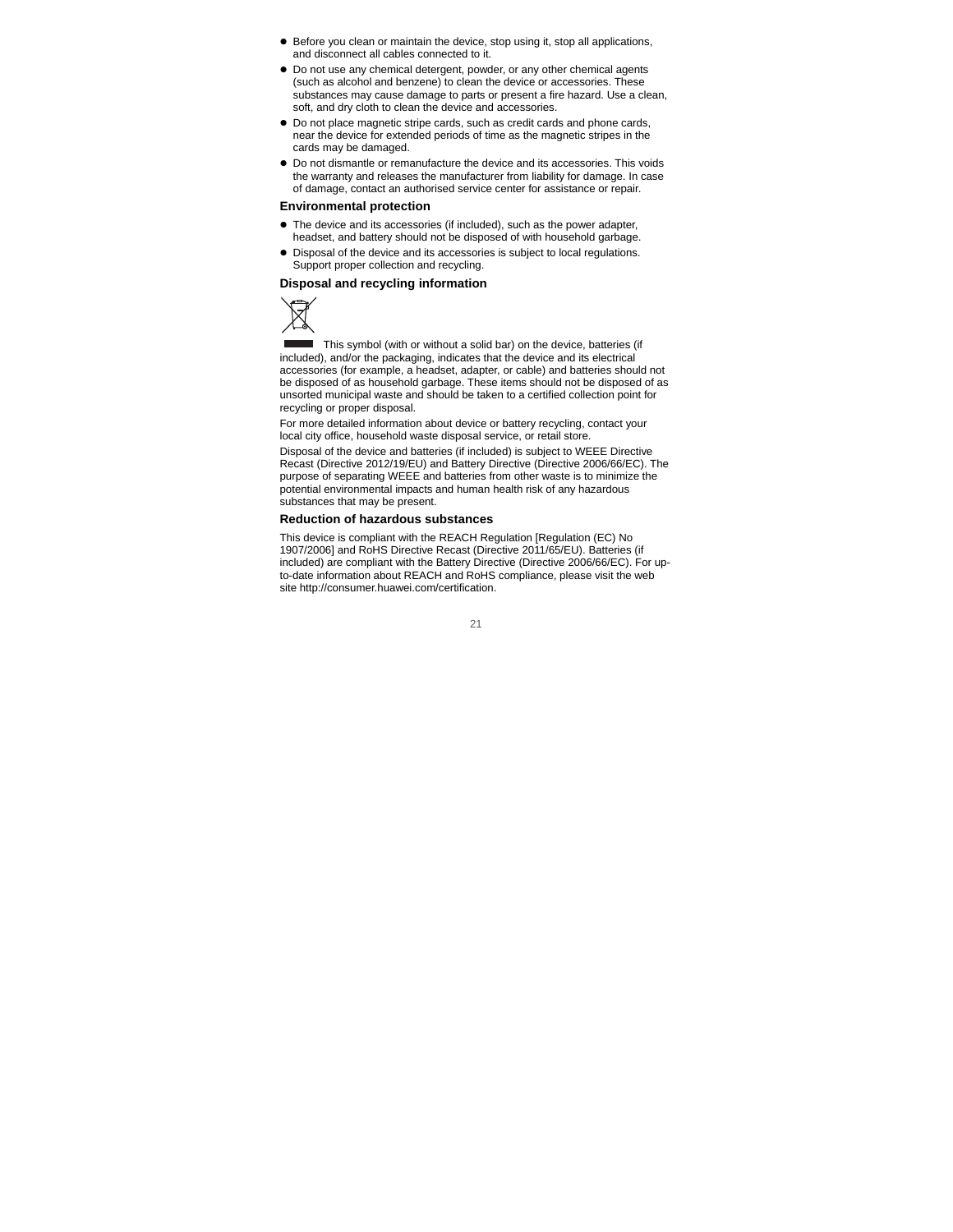#### **EU regulatory conformance**

#### **Statement**

Hereby, Huawei Technologies Co., Ltd. declares that this device is in compliance with the essential requirements and other relevant provisions of Directive 1999/5/EC.

For the declaration of conformity, visit the web site http://consumer.huawei.com/certification.

The following marking is included in the product:

This device may be operated in all member states of the EU.

Observe national and local regulations where the device is used.

This device may be restricted for use, depending on the local network.

#### **Restrictions in the 2.4 GHz band:**

**Norway**: This subsection does not apply for the geographical area within a radius of 20 km from the centre of Ny-Ålesund.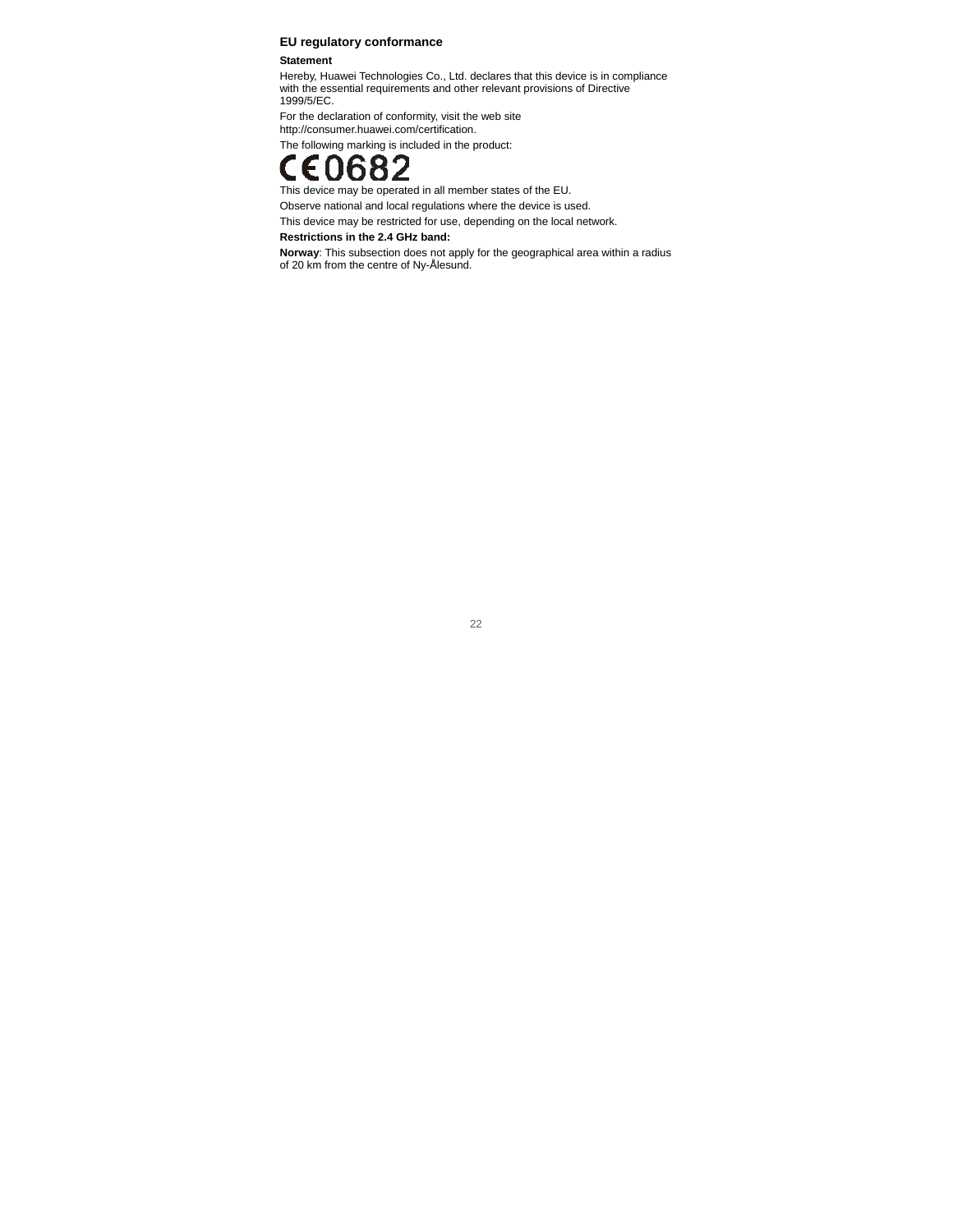# 9 **Legal Notice**

#### **Copyright © Huawei Technologies Co., Ltd. 2015. All rights reserved.**

No part of this manual may be reproduced or transmitted in any form or by any means without prior written consent of Huawei Technologies Co., Ltd. and its affiliates ("Huawei").

The product described in this manual may include copyrighted software of Huawei and possible licensors. Customers shall not in any manner reproduce, distribute, modify, decompile, disassemble, decrypt, extract, reverse engineer, lease, assign, or sublicense the said software, unless such restrictions are prohibited by applicable laws or such actions are approved by respective copyright holders.

#### **Trademarks and Permissions**





HUNNEI, HUNNEI, and are trademarks or registered trademarks of

Huawei Technologies Co., Ltd.

LTE is a trade mark of ETSI.

Other trademarks, product, service and company names mentioned may be the property of their respective owners.

#### **Notice**

Some features of the product and its accessories described herein rely on the software installed, capacities and settings of local network, and therefore may not be activated or may be limited by local network operators or network service providers.

Thus, the descriptions herein may not exactly match the product or its accessories which you purchase.

Huawei reserves the right to change or modify any information or specifications contained in this manual without prior notice and without any liability.

#### **DISCLAIMER**

ALL CONTENTS OF THIS MANUAL ARE PROVIDED "AS IS". EXCEPT AS REQUIRED BY APPLICABLE LAWS, NO WARRANTIES OF ANY KIND, EITHER EXPRESS OR IMPLIED, INCLUDING BUT NOT LIMITED TO, THE IMPLIED WARRANTIES OF MERCHANTABILITY AND FITNESS FOR A